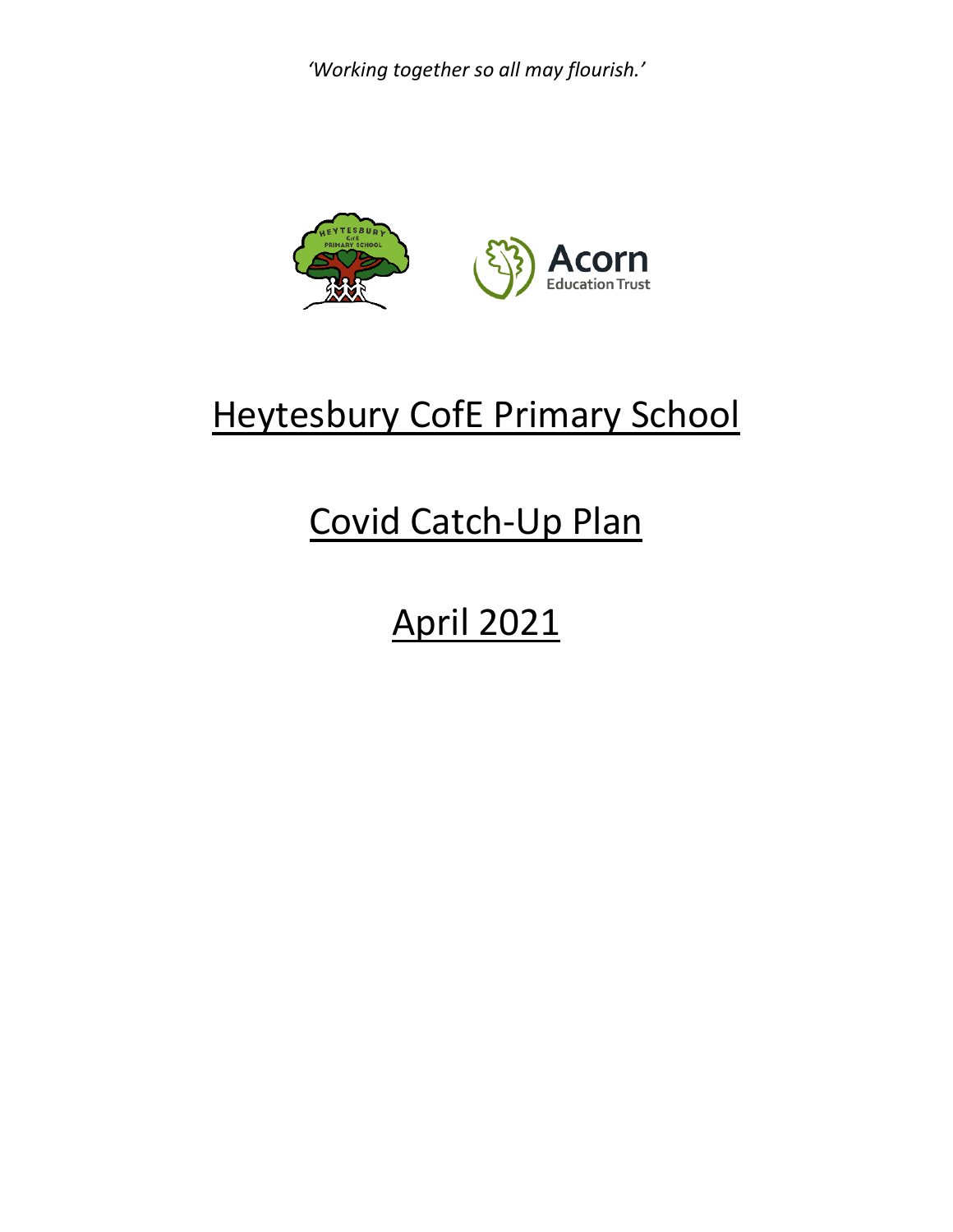#### Our strategy at Acorn Education Trust

The Covid-19 has affected children, young people, families and schools in an unprecedented fashion. Schools have been at the frontline of the response to the pandemic remaining open for children of key workers and the most vulnerable children alongside coordinating remote education for others. Families and schools have seldom worked so closely together in the best interests of our children and young people.

However, this challenge is far from over and compensating for the interruption to education will be at the forefront of school planning for some time to come. Undoubtedly a complex situation, schools will be aiming to confront issues around learning as well as well-being. Moreover, the evidence suggests that the pandemic has served to highlight the impact on students from socio-economically disadvantaged groups who have struggled disproportionately to their peers.

For schools in Acorn Education Trust, we will be acting on available research to create a plan which will meet the needs of all our students moving forwards. Rooted in a sustained response, our schools will identify objectives to ensure that each child is able to continue their journey through education with the support that they require along the way. This is in line with our Trust vision of preparing young people for their world in their time. Never has this been more important.

The government has assigned funding to schools to assist in the "catch-up" following the disruption caused by the pandemic. The Education Endowment Foundation has provided research-led strategies on how best to support children and young people in their reports "Covid-19 Support Guide for Schools" and "The EEF guide to supporting school planning: a tiered approach to 2021". This guidance is underpinned in our strategy.

This document is a live, ongoing piece of work and will be continuously monitored and updated. A review process within the Trust will ensure that the money assigned to this project is spent intelligently, fairly and to the benefit of our children and young people. Each school's plan will be written by the head and Exec. Head and then agreed by the Head of SEND for the Trust. The allocation of funding and impact of the plan will be monitored and evaluated by the Standards and Improvement Committee of Directors.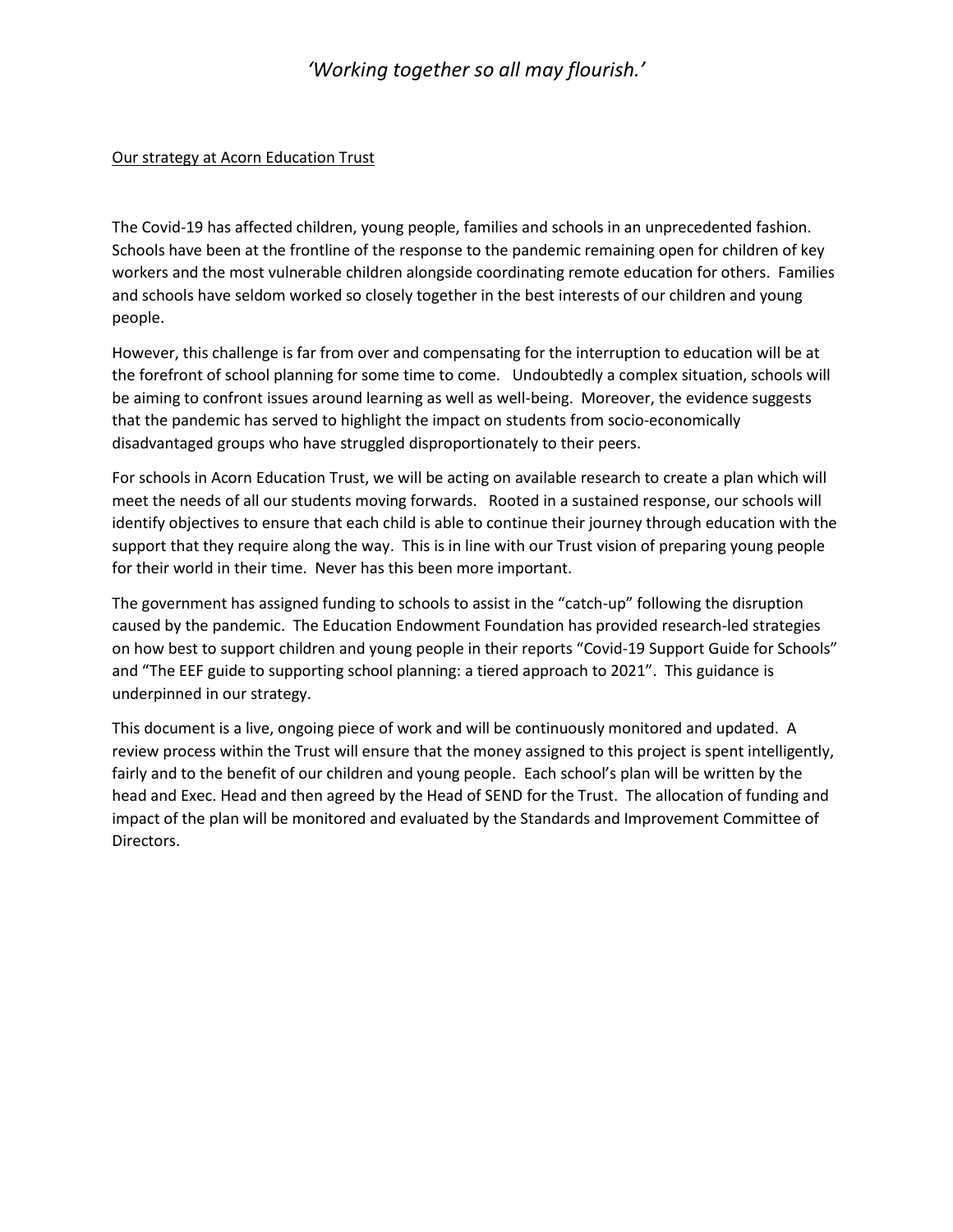What has been the impact of the Covid-19 pandemic in Heytesbury CofE Primary School?

| We assessed each child individually for reading comprehension and fluency. In KS2,<br>gaps were identified in inference, explaining and making comparisons within/between<br>texts. In EYFS & KS1, gaps are evident in phonic understanding and application, as well<br>as understanding retrieval and simple inference. Within EYFS, Y1, Y3. Y4, Y5, there are<br>small groups of children who are not SEN but who need intervention to close the gaps in<br>reading.                                                                                                                                                                                                                                                                          |
|-------------------------------------------------------------------------------------------------------------------------------------------------------------------------------------------------------------------------------------------------------------------------------------------------------------------------------------------------------------------------------------------------------------------------------------------------------------------------------------------------------------------------------------------------------------------------------------------------------------------------------------------------------------------------------------------------------------------------------------------------|
| Using materials from the LA, each child's writing was analysed and gaps identified.<br>These are predominately in the knowledge and application of SPAG. Stamina for writing<br>has also decreased across all year groups. Within Y1, Y3, Y4 & Y5, there are small groups<br>of children, who are not SEN, but need writing intervention to develop sentence<br>structure and cohesion.                                                                                                                                                                                                                                                                                                                                                         |
| Ongoing formative assessment as well as 'pre-assessment' activities, and in addition,<br>reference to 'Ready to Progress' and Curriculum prioritisation documents have allowed<br>us to identify gaps in maths knowledge.<br>In KS1, number and place value is a theme requiring additional intervention. There are<br>also gaps in shape, space and measure. At KS2, areas depend on the individual pupils<br>and intervention will be targeted accordingly. Intervention is required on basic<br>numeracy to support the lower attainers at KS2.                                                                                                                                                                                              |
| The pandemic has meant that some of the curriculum has not been taught. Some<br>aspects will need to be re-planned to ensure that delivery of these curricula remains<br>sequential.                                                                                                                                                                                                                                                                                                                                                                                                                                                                                                                                                            |
| We adapted our PSHE programme to allow for a bespoke mental health/well being unit<br>during term 4 - this included preparation for returning to school on 8 <sup>th</sup> March 2021.<br>As our youngest children missed a significant part of their nursery education and then<br>part of their EYFS experience, managing routines, independence and expectations of<br>being in school has been a challenge for some. TA time has been increased temporarily<br>in the youngest class with other strategies to support emotional well-being put in place.<br>Curriculum plans have also been slowed to allow for additional PSHE type activities - a<br>significant number of the youngest children are not currently 'in a place' to learn. |
|                                                                                                                                                                                                                                                                                                                                                                                                                                                                                                                                                                                                                                                                                                                                                 |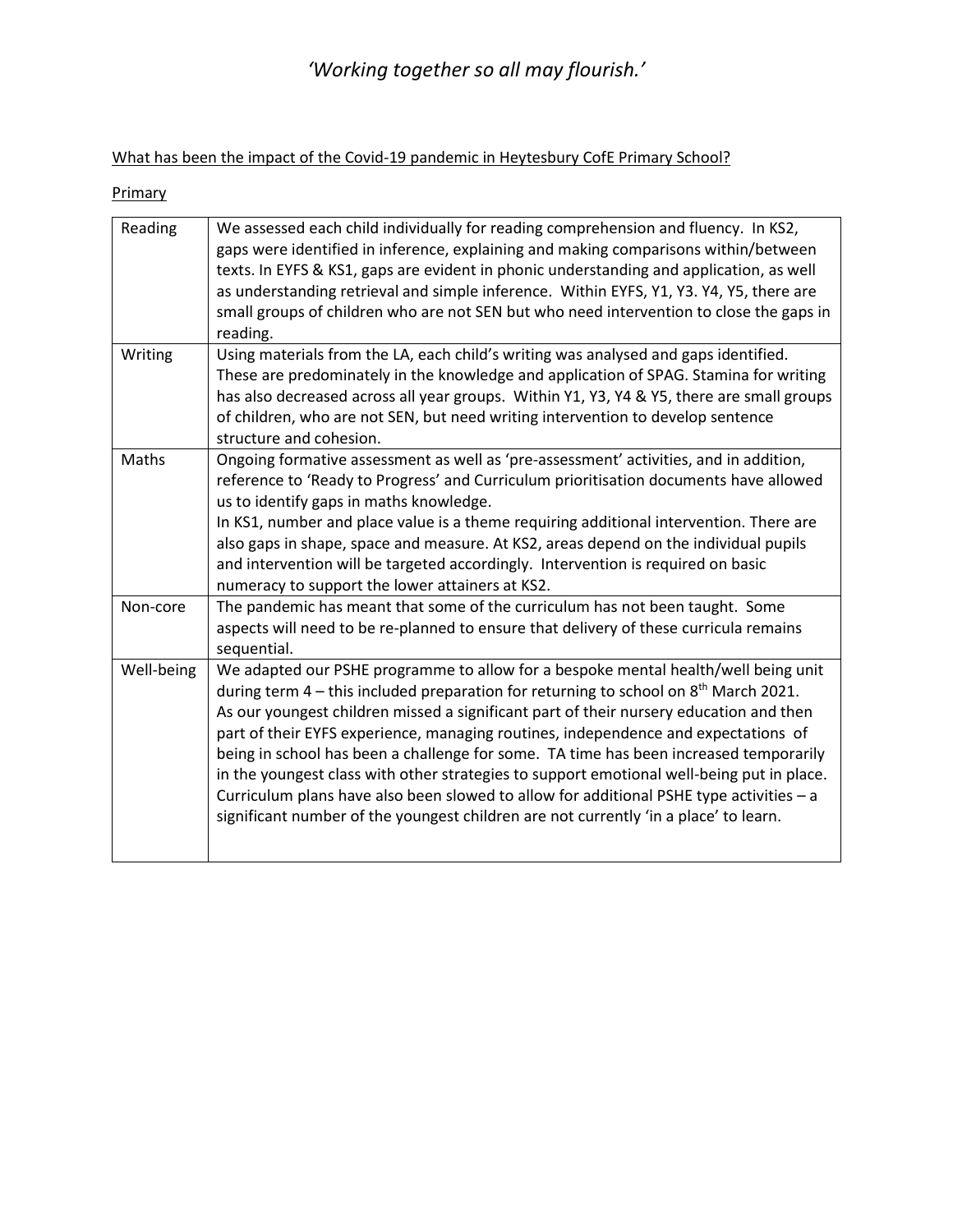#### Covid-19 Catch-Up Planning

#### 1. Teaching and Learning

| <b>EEF Strategy</b>                  | <b>EEF</b> rationale                                                                                                                                                                                                                          | Specific planning for Heytesbury<br>School                                                                                                                                                                                                                                                                                                                                                                                                                                                                                                                                                                                                                                                             | Cost                                                                                 | <b>Expected impact</b>                                                                                                                                                                                                                                                                                                            |
|--------------------------------------|-----------------------------------------------------------------------------------------------------------------------------------------------------------------------------------------------------------------------------------------------|--------------------------------------------------------------------------------------------------------------------------------------------------------------------------------------------------------------------------------------------------------------------------------------------------------------------------------------------------------------------------------------------------------------------------------------------------------------------------------------------------------------------------------------------------------------------------------------------------------------------------------------------------------------------------------------------------------|--------------------------------------------------------------------------------------|-----------------------------------------------------------------------------------------------------------------------------------------------------------------------------------------------------------------------------------------------------------------------------------------------------------------------------------|
| Supporting<br>Great<br>Teaching      | The best available<br>evidence indicates that<br>great teaching is the<br>most important lever<br>schools have to improve<br>outcomes for their<br>pupils. This was true<br>before the Covid-19<br>pandemic and will<br>continue to be vital. | Prof development re Rosenshine's<br>approaches.<br>HT time to coach individuals.<br>Introduce & implement The Write<br>Stuff for English.<br>Use of National College webinars.<br>Focus of professional<br>development meetings ongoing<br>on curriculum and teaching &<br>learning.<br>Planning adapted to allow for<br>revisiting of key skills in English &<br>maths previously taught to ensure<br>understanding is embedded (eg<br>LA writing grids; NCTEM<br>prioritisation documents)<br>Planning adapted in all subjects to<br>ensure progression in knowledge,<br>understanding and skills.<br>Release time for subject leads for<br>non-core subjs to research, plan<br>then feed into PDMs. | PDM time<br>Directed<br>time<br>PDM time /<br>PPA time<br>Included in<br>usual costs | Progress in outcomes for<br>children across all subjects in<br>terms of knowledge,.<br>Writing - vast majority of<br>children reaching expected<br>and GDS<br>Gaps closing for those<br>working towards writing<br>standard.<br>Engagement in all lessons<br>will be high.<br>Children will know more, do<br>more, remember more. |
| Pupil<br>assessment<br>and feedback  | High quality assessment<br>is essential to great<br>teaching helping us to<br>understand what pupils<br>have (and have not)<br>learned. Targeted<br>diagnostic assessments<br>can help teachers to<br>monitor pupils'<br>progress.            | Diagnostic assessment<br>$\bullet$<br>planned and taken post<br>lockdown 3 - reading,<br>writing & maths.<br><b>Ongoing NFER</b><br>assessments & analysis of<br>these.<br>Gaps to be targeted<br>through universal<br>provision and<br>intervention.<br>Re-asses to ascertain if<br>gaps have closed.                                                                                                                                                                                                                                                                                                                                                                                                 | PDM & PPA<br>time                                                                    | Teachers know in detail<br>about the needs of<br>individuals in the class and<br>can plan accordingly.<br>Impact on positive progress.                                                                                                                                                                                            |
| Transition<br>support and<br>ongoing | All pupils will need<br>support to transition<br>back to school.                                                                                                                                                                              | As above - bespoke PSHE unit<br>written.                                                                                                                                                                                                                                                                                                                                                                                                                                                                                                                                                                                                                                                               | See below                                                                            | Improved behaviour for<br>learning in Otters Class.                                                                                                                                                                                                                                                                               |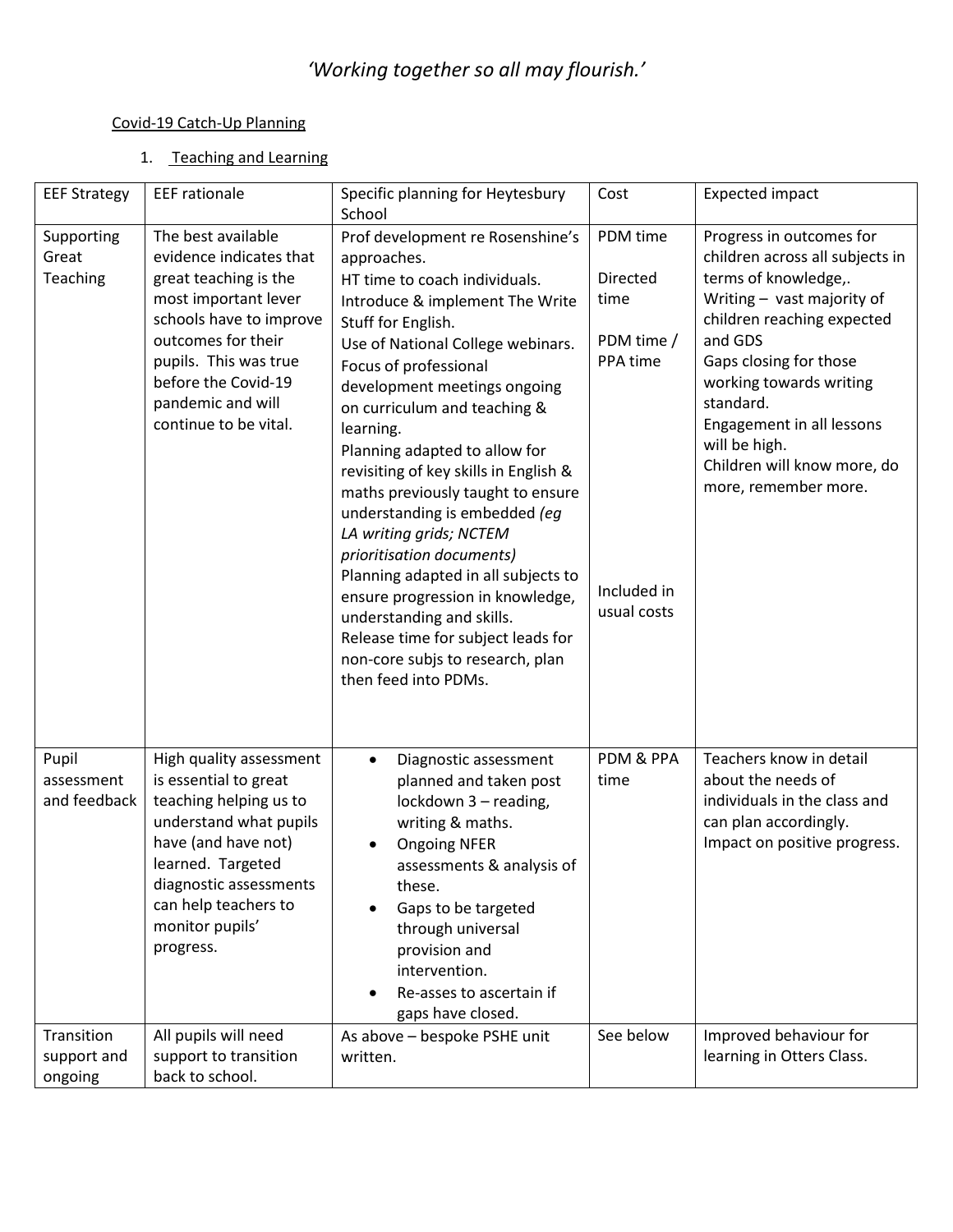| remote    | There are particular                                                                                      | Otters increase time spent on                                                                                                       | Gaps minimised should the                                                        |
|-----------|-----------------------------------------------------------------------------------------------------------|-------------------------------------------------------------------------------------------------------------------------------------|----------------------------------------------------------------------------------|
| education | challenges to support<br>pupils transitioning to a                                                        | PSHE due to gaps identified in<br>social emotional development.                                                                     | need for remote education<br>be needed again.                                    |
|           | new school.<br>Focusing on high-quality<br>remote learning will<br>continue to be valuable<br>for pupils. | Preparation in place to go to<br>remote education should the<br>need arise again.<br>Additional laptops purchased via<br>the Trust. | Children with SEND feel<br>confident about their move<br>to secondary education. |
|           |                                                                                                           | Virtual transition meetings for Y6<br>children with SEND.                                                                           |                                                                                  |

#### 1. Targeted support

| <b>EEF Strategy</b>            | <b>EEF</b> rationale                                                                                                                                                                                                                                                                             | Specific planning for<br>Heytesbury School                                                                                                                                                                                                              | Cost                                                             | <b>Expected impact</b>                                                                                                                       |
|--------------------------------|--------------------------------------------------------------------------------------------------------------------------------------------------------------------------------------------------------------------------------------------------------------------------------------------------|---------------------------------------------------------------------------------------------------------------------------------------------------------------------------------------------------------------------------------------------------------|------------------------------------------------------------------|----------------------------------------------------------------------------------------------------------------------------------------------|
| 1:1 and small group<br>tuition | There is extensive<br>evidence supporting<br>the impact of high-<br>quality 1:1 and small                                                                                                                                                                                                        | Training / coaching of<br>new TA.                                                                                                                                                                                                                       | HT time                                                          | New TA feels confident in<br>independently supporting<br>small groups.                                                                       |
|                                | group tuition as a<br>catch-up strategy. To<br>be most effective, the<br>tuition should be<br>guided by the school,<br>linked to the<br>curriculum, and<br>focused on areas<br>where pupils will most<br>benefit from<br>additional practice or<br>feedback.                                     | 1:1 reading for children<br>with SEN and for those<br>who have gaps in<br>reading.<br>TA timetables show<br>focussed 1:1 and small<br>grp support.<br>Catch-up tutor / teacher<br>for year 4 maths and<br>year 1 maths/English.                         | $£44 \times 1hr \times$<br>25 weeks x<br>2 yr grps<br>£2,200     | Reading ages & NFER<br>assessment results show<br>improvement.<br>Gaps in reading, writing &<br>maths close.                                 |
| Intervention                   | A particular focus for<br>intervention is likely to<br>be literacy and/or<br>numeracy.<br>Effective intervention<br>follows assessment,<br>which can be used to<br>ensure that support is<br>well-targeted and to<br>monitor pupil<br>progress.<br>Structured, evidence-<br>based programmes are | Diagnostic assessments<br>in reading, writing &<br>maths have identified<br>the gaps to be<br>addressed allowing<br>focussed teaching.<br>Investigation of<br>programmes that foster<br>most progress.<br>Training for all staff re<br>the intervention | PPA time<br>SENCo time<br>feeding in to<br>PPM time.<br>PPM time | Teaching is very focussed on<br>children's needs.<br>Effective interventions in<br>place - evidenced by 'entry'<br>& 'exit' assessment data. |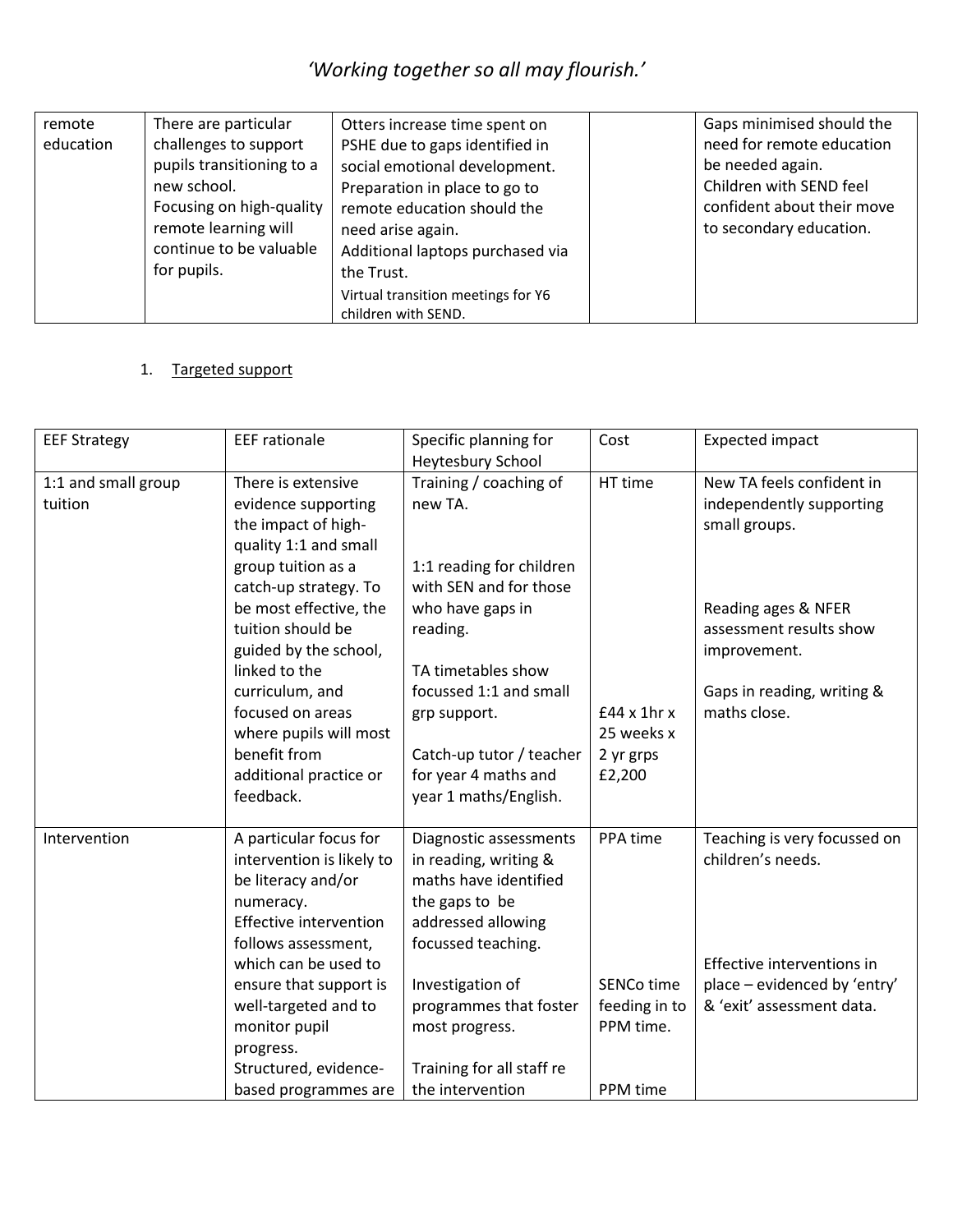|                                         | best. Pupils should<br>understand the link<br>between intervention<br>and the learning in<br>class.<br>Sessions are time-<br>limited and delivered<br>by trained teachers or<br>TAs.                                                                                                                                                                                                                                                                       | programmes being put<br>in place.                                                                                                                                                                                                                                                                                                            | Overtime<br>for TAS to<br>be trained &<br>release time<br>for staff<br>member to<br>coach -<br>£900 |                                                                                                             |
|-----------------------------------------|------------------------------------------------------------------------------------------------------------------------------------------------------------------------------------------------------------------------------------------------------------------------------------------------------------------------------------------------------------------------------------------------------------------------------------------------------------|----------------------------------------------------------------------------------------------------------------------------------------------------------------------------------------------------------------------------------------------------------------------------------------------------------------------------------------------|-----------------------------------------------------------------------------------------------------|-------------------------------------------------------------------------------------------------------------|
| Planning for pupils with<br><b>SEND</b> | Good teaching for<br>SEND is good teaching<br>for all.<br>Teachers are aware of<br>individual learning<br>needs.<br>Creating a positive and<br>supportive<br>environment that<br>promotes high<br>standards and positive<br>relationships can help<br>to ensure pupils can<br>access the best<br>possible teaching.<br><b>Consistent routines</b><br>and pro-active<br>approaches to<br>behaviour will support<br>all pupils including<br>those with SEND. | Training re the<br>Rosenshine principles.<br>Diagnostic assessments<br>to identify gaps in<br>knowledge & skills. TAs<br>timetabled to address<br>these or to release the<br>teacher to address<br>these gaps.<br>Support & training from<br><b>Trust Behaviour Support</b><br>Assistant to develop<br>behaviour for learning<br>strategies. | PDM time<br>HT / SENCO<br>time to<br>prepare<br>PDMs.<br>£1,380                                     | Quality teaching evident.<br>Key children able to regulate<br>emotions and therefore<br>engage in learning. |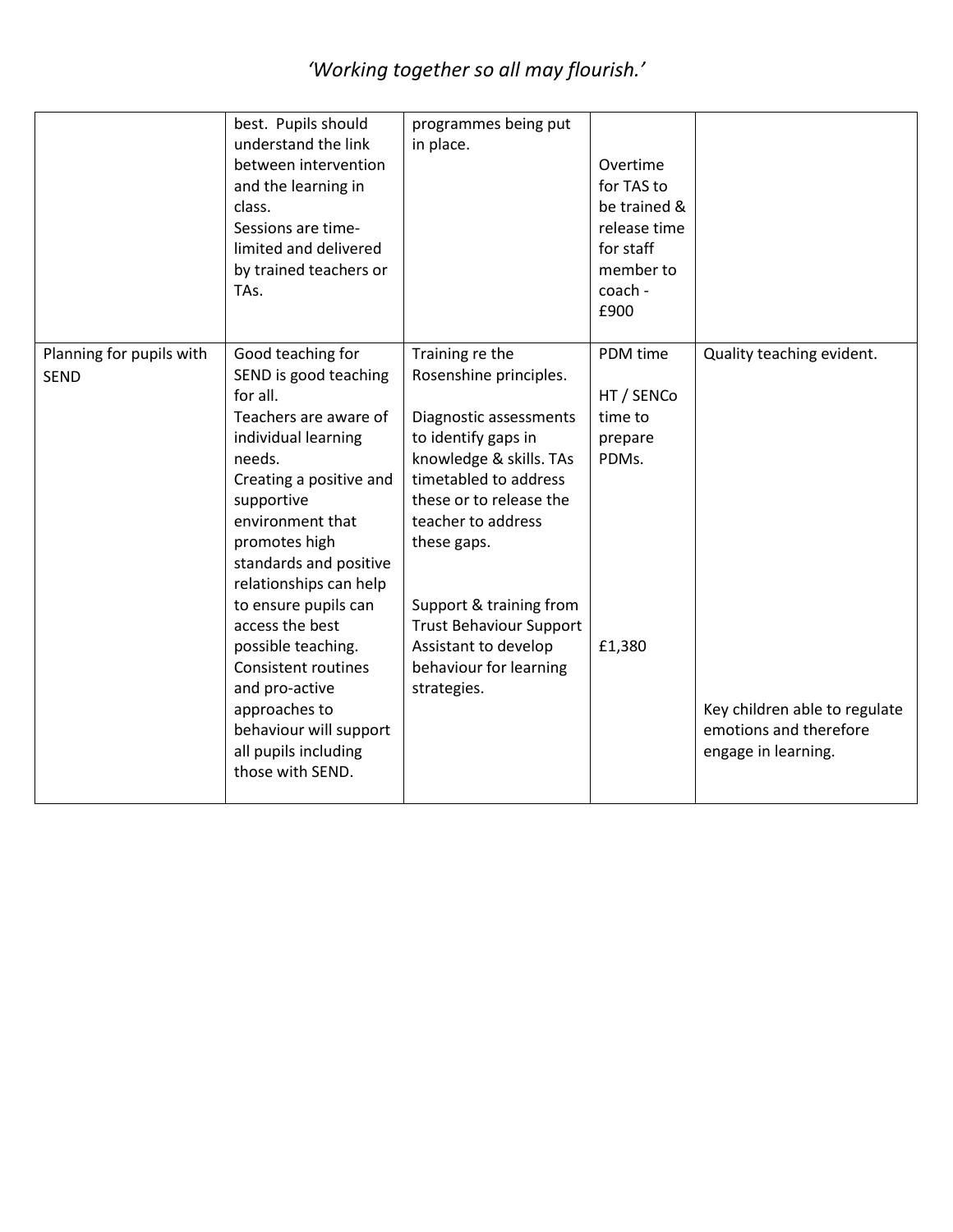#### 2. Wider strategies

| <b>EEF Strategy</b>                                      | <b>EEF</b> rationale                                                                                                                                                                                                                                          | Specific planning for<br>Heytesbury School<br>School                                                                                                        | Cost                                                                                   | <b>Expected impact</b>                                                                                                                                                                     |
|----------------------------------------------------------|---------------------------------------------------------------------------------------------------------------------------------------------------------------------------------------------------------------------------------------------------------------|-------------------------------------------------------------------------------------------------------------------------------------------------------------|----------------------------------------------------------------------------------------|--------------------------------------------------------------------------------------------------------------------------------------------------------------------------------------------|
| Supporting social,<br>emotional and behavioural<br>needs | A sustained focus on<br>supporting pupils'<br>social, emotional and<br>behavioural needs<br>will be needed.                                                                                                                                                   | A trained ELSA and<br>time for ELSA sessions<br>with pupils.                                                                                                | Will be<br>added when<br>training<br>takes place.                                      | Children more able to<br>manage their emotions and<br>so more able to access<br>learning.                                                                                                  |
|                                                          | Meaningful and<br>manageable<br>assessment will be<br>crucial. A common<br>misconception is that<br>a pupil's well-being is<br>separate from their<br>academic learning.                                                                                      | <b>Trust Behaviour</b><br><b>Support Assistant to</b><br>advise and support on<br>behaviour for learning<br>in Otters Class and for<br>individual children. | See above<br>2 teachers<br>restorative<br>justice<br>training-<br>supply costs<br>£600 | The youngest children are<br>more able to manage<br>expectations and demands of<br>being in school.<br>Children feel able to speak<br>with any adult in school if<br>worried or concerned. |
|                                                          |                                                                                                                                                                                                                                                               | Review of PSHE<br>programme to ensure<br>support for mental<br>health / emotional<br>well-being of all.                                                     |                                                                                        |                                                                                                                                                                                            |
| Communicating with and<br>supporting parents             | Close engagement<br>was critical over the<br>pandemic.<br>Communication will<br>need to be monitored<br>and supported.<br>Providing books and<br>education resources<br>to pupils over the<br>summer may be<br>helpful along with<br>support and<br>guidance. | Communication of<br>SEN provision and<br>SEN passports.                                                                                                     | Directed<br>time eg<br>parents<br>evening.                                             |                                                                                                                                                                                            |
| Access to technology                                     | Pupils' access to<br>technology has been<br>a key factor affecting                                                                                                                                                                                            | Laptops & dongles via<br>The Trust.                                                                                                                         | £3040                                                                                  |                                                                                                                                                                                            |
|                                                          | the extent to which<br>they can learn at<br>home. Technology<br>could also be valuable                                                                                                                                                                        | Ipads from Trust<br><b>Tablets from</b><br><b>Warminster Lions</b>                                                                                          | £1400<br>Donation                                                                      |                                                                                                                                                                                            |
|                                                          | as pupils return to<br>school to access<br>tuition or support. To                                                                                                                                                                                             | Staff training re use of<br>these.                                                                                                                          | PDM time                                                                               |                                                                                                                                                                                            |